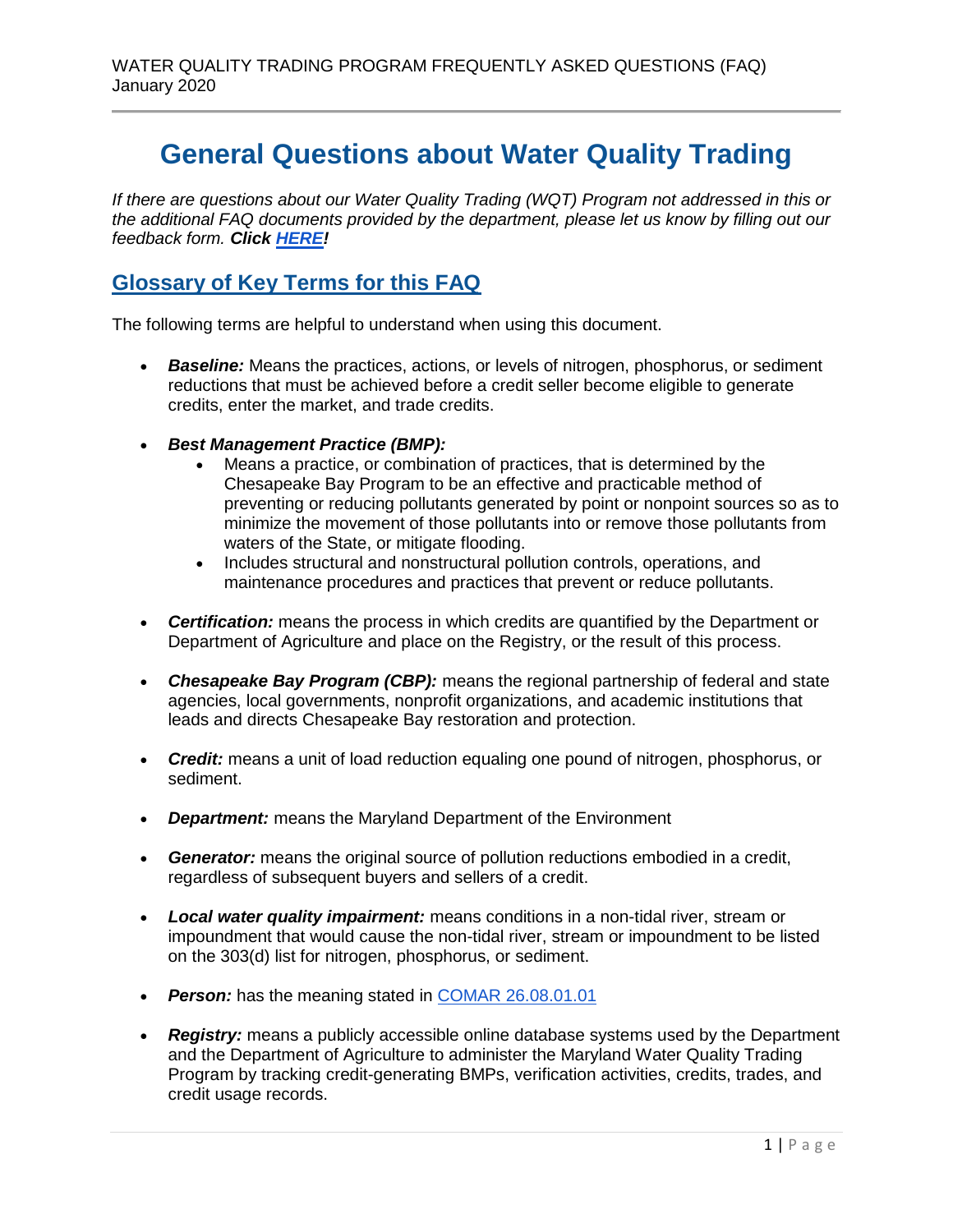*Segmentshed:* means a discrete land area that drains into one Chesapeake Bay tidal segments for which a TMDL is established in the Chesapeake Bay TMDL.

# **Frequently Asked Questions**

# **What are Water Quality Trading credits?**

 A credit is a unit of load reduction generated below any required nutrient or sediment reductions. For WQ Trading it is defined as one pound of nitrogen, phosphorus, or sediment.

# **Do credits have to be whole numbers?**

 Yes, if your calculations return a decimal place or fraction, then round the credit **down** to the lower whole number.

#### **How much do credits cost?**

 It is a market driven process, MDE does not set or cap any credit costs. However, a preliminary estimate could be based on what you're willing to pay and/or how much it would cost to institute a BMP to meet permittees' compliance requirements.

#### **Can I sell to multiple entities, or am I limited to one?**

Each credit can be sold separately, because each credit has its own credit ID code.

#### **The State/Federal government provided partial grant funding for my practice, can I generate WQT credit?**

 Yes, however the amount of credit will need to be prorated based on the fraction of the BMP funding from non-Federal, non-State dollars. BMPs that received full funding from State or Federal grants may be used toward baseline, but cannot participate in the WQ Trading program.

#### **How does the term vintage apply to using credits?**

• It means that credits generated in a particular calendar year can only be used to satisfy conditions for that year, and cannot be aggregated with credits from other vintage years to satisfy goals. (e.g. 2019 permits cannot be met with 2018 & 2019 credits combined, only with 2019 credits)

#### **Why aren't Agricultural BMPs included in this guide?**

 This guide was produced for the sectors of trading that MDE has authority to oversee, all agricultural related questions for WQ Trading are to be directed to the Maryland Department of Agriculture (MDA). Contact information is on our trading website.

# **How are the current Trading Regions defined?**

 The original 3 proposed trading regions did not take into account the provision for protecting local water quality. After careful consideration of the provision, MDE made an interpretation based on the Clean Water Act that in order to protect local water quality, trading regions would need to be based on the Bay Segment level where the individual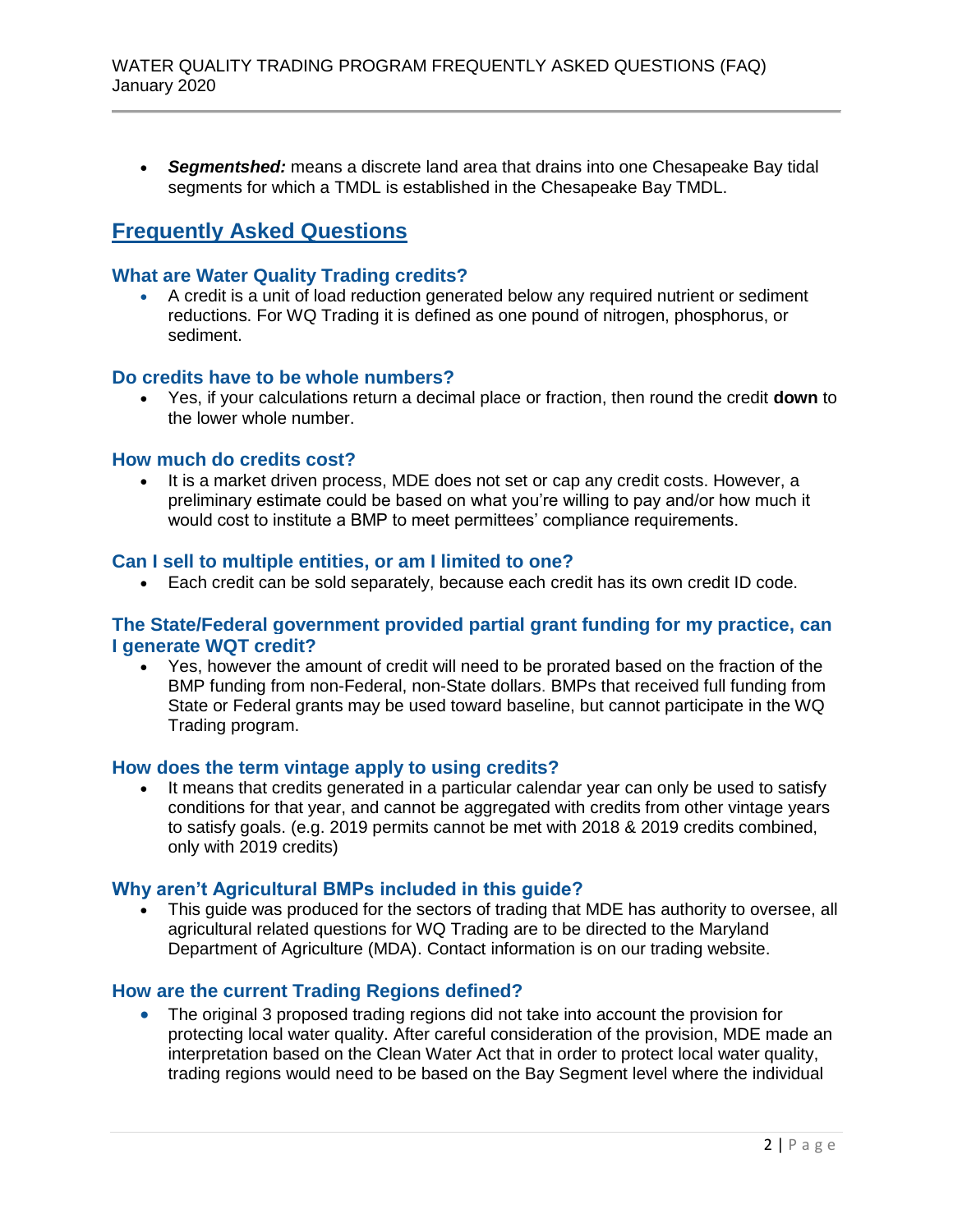TMDLs for Chesapeake Bay Water Quality need to be met. Please see our Tools and Resources website for interactive maps of our current trading regions.

# **I have a new/innovative BMP, can I generate credit?**

 BMPs that are not currently approved by the Chesapeake Bay Partnership are not eligible for generating credits in Maryland's WQT Program.

# **How do I get my BMP approved for inclusion into the WQT Program?**

- Your BMP must be sponsored by the Chesapeake Bay Program workgroup that applies to the sector in which you'll be installing your BMP. Examples include Agricultural workgroup and the Urban Stormwater Workgroup.
	- o [Link to Urban Stormwater Workgroup](https://www.chesapeakebay.net/who/group/urban_stormwater_workgroup)
	- o [Link to Agriculture Workgroup](https://www.chesapeakebay.net/who/group/agriculture_workgroup)

# **Why aren't Septic Connections included in the Trading Program?**

 When a septic system is connected to a sanitary sewer system, the load reduction for that system is added to the discharge capacity of the wastewater plant that it is connected to. This process is managed through WW permit reporting.

#### **Do I have to post all my credits for certification, or sale?**

- You do not need to certify all of your available credits, however if you intend to trade a credit, it will require certification.
- You do not need to post all of your certified credits for sale.

# **When will the joint Registry be online?**

• The Department is working with MDA to finalize the tool pending some minor upgrades. It is expected to come online by February 2020.

# **What if a BMP does not perform in conformance with its certification?**

 The Department may order repairs or other remedies to address any issues, additional inspections, or written substantiations that corrective measures have been taken. The Department may suspend or revoke certification if a BMP is not performing in conformance with its certification.

# **Who can purchase my facility's credits?**

 Credits can be purchased by anyone. Credits can typically be used to meet permit requirements in the same [Bay TMDL watershed](https://mdewin64.mde.state.md.us/WSA/Trading/index.html) that the credit was generated. Credits generated from a wastewater treatment plant cannot be used to meet permit requirements under another wastewater permit within this cross-sector trading program.

# **Where do I go to post credits for sale, find buyers, or find credits for sale?**

 There is currently demand for credits to meet stormwater permit requirements. Facilities interested in purchasing or selling credit can list post their information to the [Water](https://mde.maryland.gov/programs/Water/WQT/Pages/WQT-MarketBoard.aspx)  [Quality Trading Market Board.](https://mde.maryland.gov/programs/Water/WQT/Pages/WQT-MarketBoard.aspx)